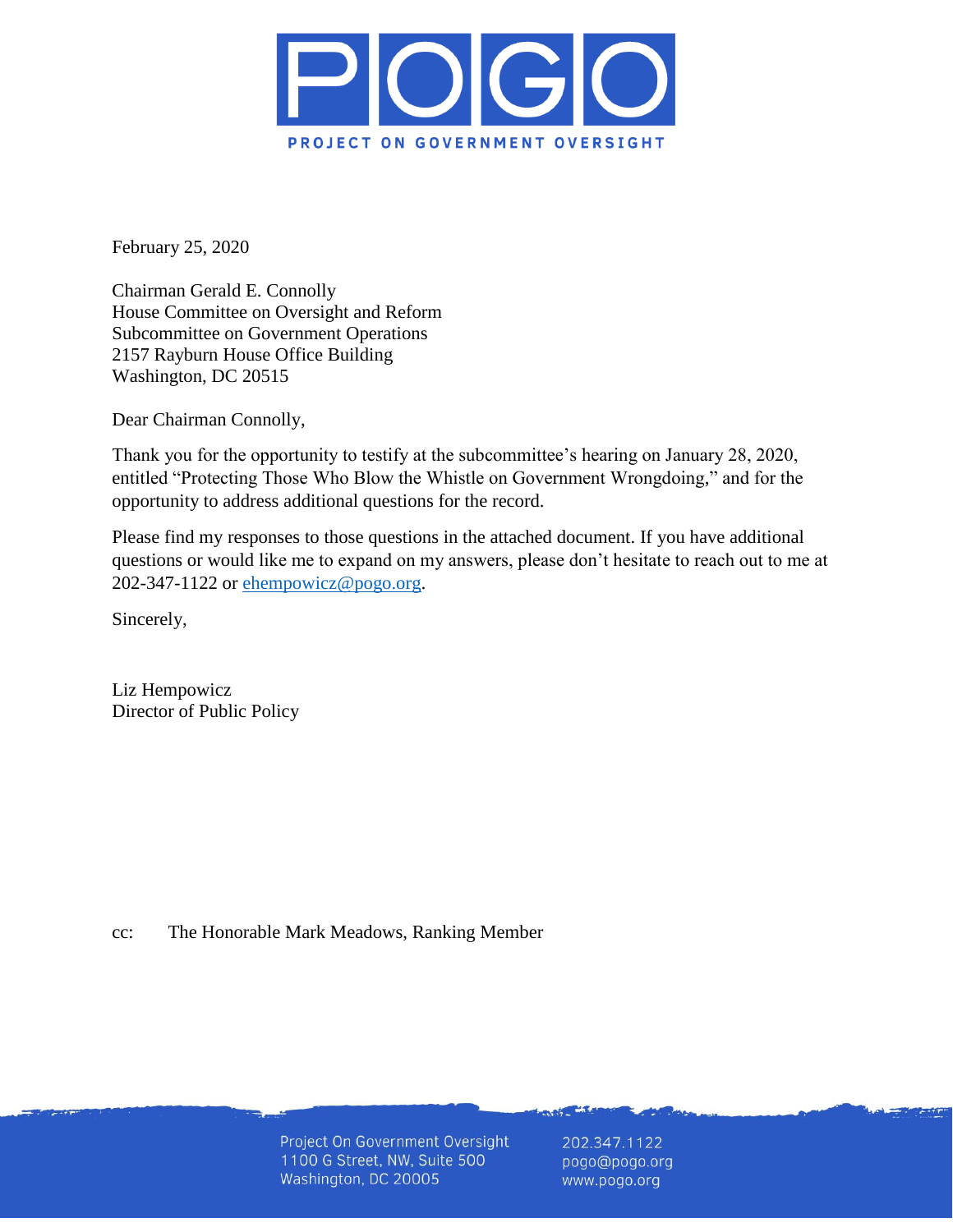**1. Your testimony discusses the importance of access to Congress for whistleblowers in the intelligence community and states that congressional committees of jurisdiction are "an avenue for protected disclosure." Why is it vital for whistleblowers to have access to Congress? (Chairman Connolly)**

The Constitution empowers Congress to conduct oversight of the executive branch to ensure that it operates ethically and accountably. Robust congressional oversight is necessary for responsible legislating. Whistleblowers are a crucial resource in Congress's oversight work, because they are uniquely positioned to identify and shine a light on waste, fraud, and abuse when they see it.

But they are much more likely to do so if they're able to disclose what they've heard, witnessed, or experienced to an independent audience who can do something about it. If a whistleblower sees agency leadership as complicit in the wrongdoing or simply unmotivated to address it, they are unlikely to come forward through official channels within the agency.

This is particularly true for whistleblowers in the intelligence community or armed forces, as they are limited in their choice of audience for protected disclosures. For them, Congress is a rare independent audience for their high-stakes whistleblowing disclosures, so it is essential that the relationship be expressly and clearly protected. Furthermore, Members of Congress can serve as powerful advocates for whistleblowers who experience retaliation.

Finally, both House Intelligence Committee Chairman Adam Schiff (D-CA) and Ranking Member Devin Nunes (R-CA) have stated that their resources are inadequate for them to properly oversee the increasingly complex intelligence community.<sup>1</sup> Congress needs all the help it can get from insiders who can identify potential wrongdoing in the intelligence community and in the military, as the operations of both are often shrouded in secrecy with chain of command structures that are not very conducive to robust oversight.

## **2. Are the laws that govern whistleblower access to Members of Congress or committees of Congress unclear? (Chairman Connolly)**

Overall, yes. While a patchwork of laws creates the right for various whistleblowers to contact Congress, those laws are often vague in the formal processes and procedures of how to do so. And, in some important instances, the laws are contradictory.

For example, it is unlawful to retaliate against intelligence community whistleblowers for contacting Congress with protected whistleblowing disclosures under 50 U.S.C. § 3234(b) and (c)(1). At the same time, two entirely different sections of law lay out a complicated bureaucratic framework to communicate an "urgent concern" to Congress (50 U.S.C. § 3033, the authorizing statute of the inspector general of the intelligence community, and 5 U.S.C. App. § 8H, the Inspector General Act). That system involves going through not only an inspector general's office, but informing the whistleblower's home agency of their intent to speak with Congress. Even though the general counsel for the director of national intelligence has acknowledged that

 $\overline{a}$ 

<sup>1</sup> *Public Witness Day: Hearing before the House Appropriations Committee's Legislative Branch Subcommittee*, 116th Cong. (April 2, 2019) (testimony of Mandy Smithberger, director of the Center for Defense Information at POGO)[. https://www.pogo.org/testimony/2019/04/congress-must-strengthen-national-security-oversight/](https://www.pogo.org/testimony/2019/04/congress-must-strengthen-national-security-oversight/)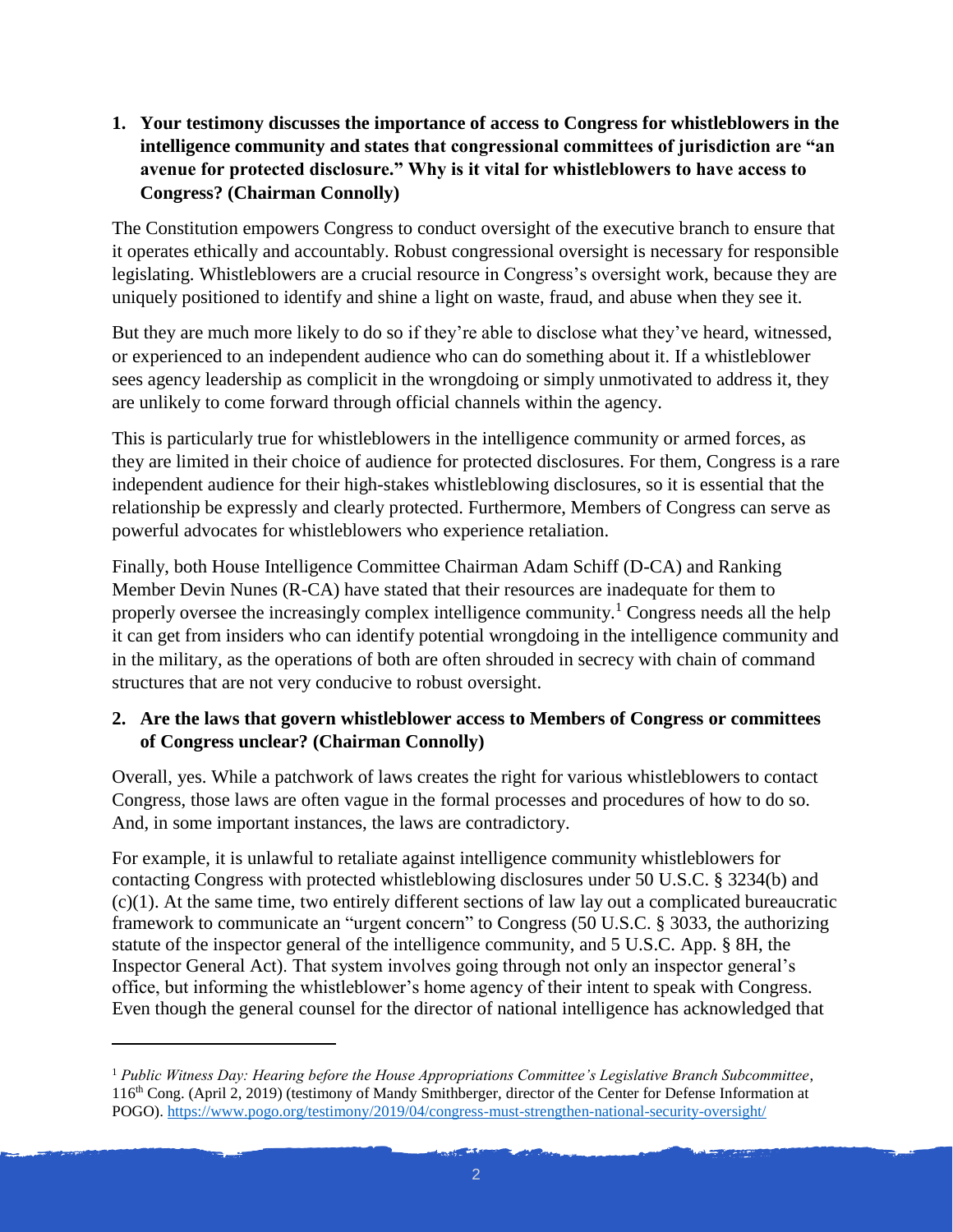intelligence community whistleblowers can still be legally protected if they go directly to congressional intelligence committees to make a disclosure, these laws are contradictory on their face. 2

Further, while some laws create the right to contact Congress with whistleblowing disclosures, they don't always offer enforceable protections for doing so. This could create a false sense of security for whistleblowers. For example, the Lloyd La-Follette Act, codified at 5 U.S.C. § 7211, makes it unlawful to restrict communications between Congress and a civil service employee who can claim whistleblower protections under Title 5. Yet the mechanisms to hold those who violate the law to account are essentially nonexistent.

## **3. How might existing provisions that provide direct whistleblower access to Congress be improved, reinforced, or clarified? (Chairman Connolly)**

#### Title 5 civil service employees:

Congress should add more specificity and an explicit means of enforcing the Lloyd La-Follette Act (5 U.S.C. § 7211). Currently, the law states, "The right of employees, individually or collectively, to petition Congress or a Member of Congress, or to furnish information to either House of Congress, or to a committee or Member thereof, may not be interfered with or denied."

The provision needs enforcement provisions that both address the experience of the whistleblower and provide accountability for the wrongdoer. Without these provisions, the Project On Government Oversight (POGO) fears that the law offers protection on paper only and could create a false sense of security in whistleblowers who make disclosures to Congress.

#### Intelligence community employees:

It is unlawful to retaliate against intelligence community whistleblowers for making protected disclosures to a congressional intelligence committee or a member of one of those committees.<sup>3</sup> However, different portions of the law provide cumbersome processes for making disclosures of "urgent concern" to Congress, requiring a whistleblower to first go through the inspector general's office as well as their own parent agency.

In order to ensure timely and candid disclosures from intelligence community whistleblowers, Congress should reform 50 U.S.C.  $\S$  3033(k)(5) and 5 U.S.C. App.  $\S$  8H(a) to expressly protect direct whistleblowing disclosures to Congress.

#### **4. Are there currently penalties or consequences for a federal employee who prohibits whistleblower communication with Congress or for someone who retaliates against a**

<sup>2</sup> Letter from General Counsel for the Director of National Intelligence Jason Klitenic to the intelligence community whistleblower's lawyer Andrew Bakaj in response to a request to clarify whether protections apply to disclosures to congressional intelligence committees, September 30, 2019. [https://compassrosepllc.com/wp](https://compassrosepllc.com/wp-content/uploads/2019/10/DNI-OGC-Letter-30-September-.pdf)[content/uploads/2019/10/DNI-OGC-Letter-30-September-.pdf](https://compassrosepllc.com/wp-content/uploads/2019/10/DNI-OGC-Letter-30-September-.pdf)

 $\overline{\phantom{a}}$ 

<sup>3</sup> 50 U.S.C. § 3234(b) and (c).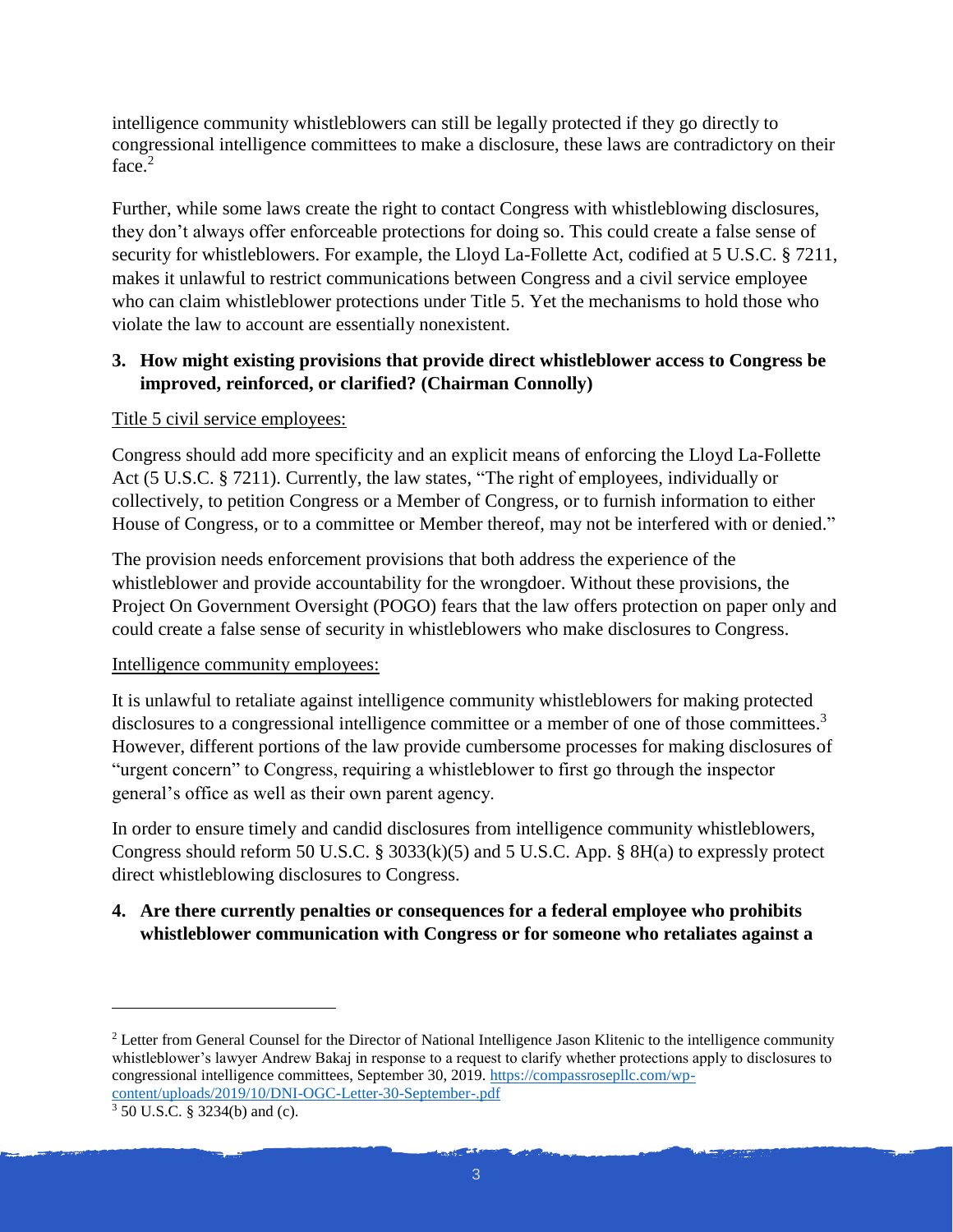### **whistleblower for communicating with Congress? Should there be penalties, and, if so, what might those penalties be? (Chairman Connolly)**

In addition to the Lloyd La-Follette Act discussed above, the Dr. Chris Kirkpatrick Whistleblower Protection Act of 2017, codified at 5 U.S.C. § 7515, mandates that heads of agencies propose minimum disciplinary actions where a supervisor has taken a prohibited personnel action against a whistleblower. This includes retaliation for making protected disclosures to Congress.

This provision applies to non-intelligence community agencies included under the Whistleblower Protection Act. The law's current penalties, suspension and termination, would be sufficient if applied uniformly. However, additional oversight is necessary to determine if the heads of agencies are complying with the law's requirements.

In order to combat an underlying culture of whistleblower retaliation within an agency, it is essential that those in positions of power are held accountable when they retaliate against employees for making lawful whistleblowing disclosures. Holding individuals to account will not only help prevent future retaliation but will send a clear message to whistleblowers that their rights are paramount and their disclosures are valued.

# **5. What are the penalties for public officials who attack or "out" whistleblowers? Do penalties cover the White House and should they? (Chairman Connolly)**

While there are several laws which could be read to prohibit the exposure of a whistleblower's identity by public officials, none are clear cut.<sup>4</sup> A clear, comprehensive law is necessary to ensure that whistleblowers who make anonymous protected disclosures cannot be outed, with penalties that would serve as a deterrent. It is imperative that such a law expressly include the White House.

The president, as the head of the executive branch, is in a position to establish best practices for their administration in supporting whistleblowers. The reverse is also true, as the president is in a position to carry out or direct retaliation against whistleblowers. Leaders at executive agencies take their marching orders from the White House, so it is essential that any sitting president understand the crucial role of whistleblowers in ensuring an effective and ethical government.

The White House should therefore be subject to penalties that Congress enacts to prevent the exposure of a whistleblower's identity, as well as other forms of retaliation.

# **6. Do you believe we should legislate penalties against individuals who retaliate against whistleblowers? What should those penalties be? (Chairman Connolly)**

As discussed in the answer to question number four, Congress has legislated penalties against individuals who retaliate against whistleblowers. Unfortunately, it's not clear whether those

 $\overline{a}$ 

<sup>4</sup> Kel McLanahan, "Trump and GOP Call to ID Whistleblower Exposes Glaring Gaps in Protections," *Just Security*, November 20, 2019[. https://www.justsecurity.org/67363/trump-and-gop-call-to-id-whistleblower-exposes-glaring](https://www.justsecurity.org/67363/trump-and-gop-call-to-id-whistleblower-exposes-glaring-gaps-in-protections/)[gaps-in-protections/](https://www.justsecurity.org/67363/trump-and-gop-call-to-id-whistleblower-exposes-glaring-gaps-in-protections/)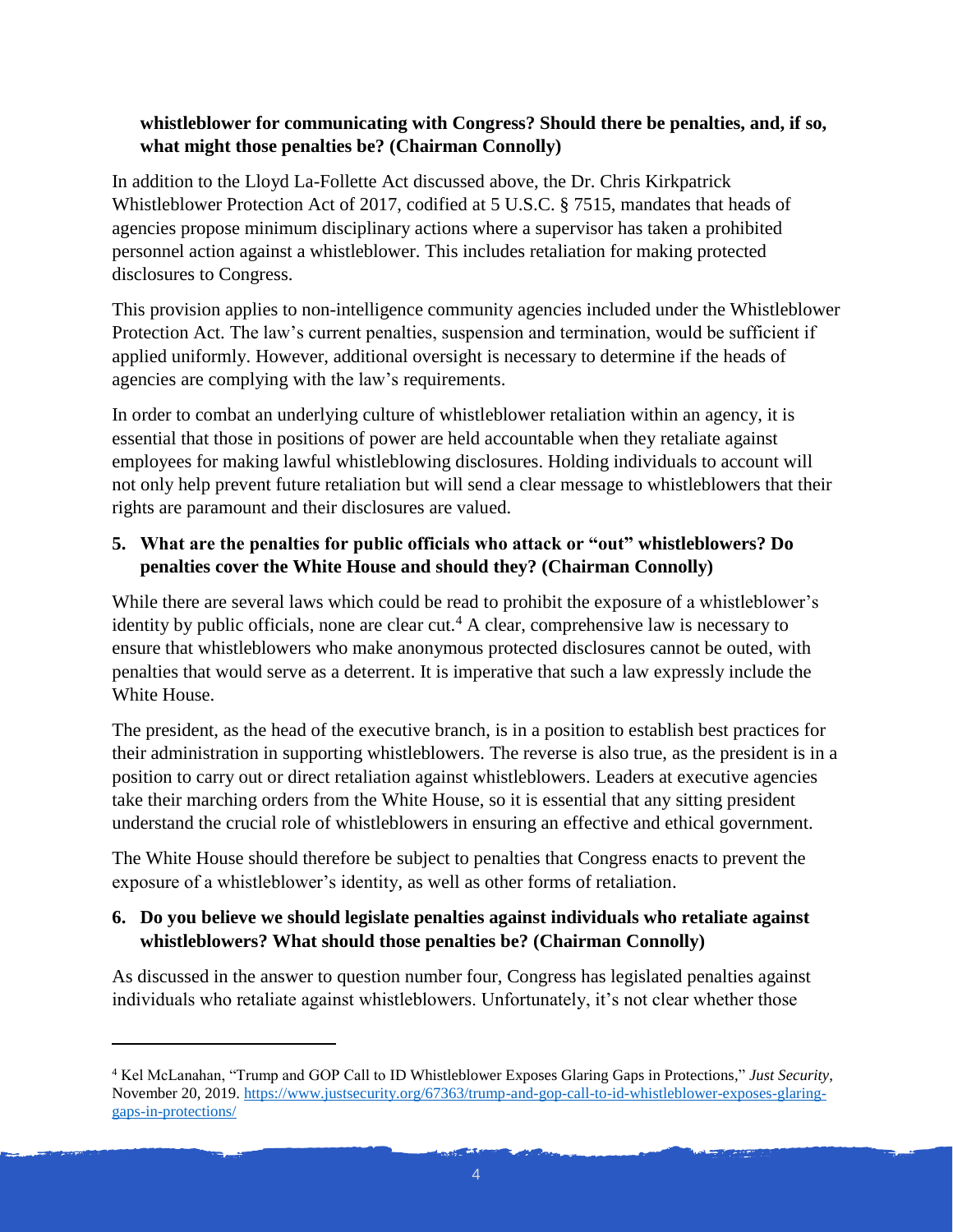penalties are being applied as Congress intended. That law also explicitly excludes intelligence agencies. Additional penalties might be necessary; depending on the severity of the retaliation, these penalties could include censure, suspension, removal from office, or civil liability.

# **7. Would you agree that the MSPB's administrative judges should undergo mandatory training in how to engage with whistleblowers? (Chairman Connolly)**

Yes. All administrative judges should possess adequate training to fulfill their mandate. MSPB's administrative judges must interpret a patchwork of complex and evolving federal laws and should be trained to do their jobs effectively and objectively, including when it comes to the unique complexities of whistleblower cases.

## **8. Why is a fully functioning MSPB necessary to ensure whistleblowers are protected? (Chairman Connolly)**

A fully functioning Merit Systems Protection Board is paramount to ensuring that whistleblowers can have their rights enforced as Congress intended, because whistleblowers have no other viable option for relief if settlement through mediation fails.

The board has had no members for over a year, and has lacked the two-member quorum that it needs to operate since January  $2017<sup>5</sup>$ . This is the first time the board has had no sitting members. Without a quorum, the board cannot hear appeals cases from the administrative judge level. Because of that, there is a growing backlog of over 2,500 cases that will be waiting for board members once they are confirmed.<sup>6</sup>

Until the Senate confirms at least two board members who will uphold the federal merit system principles, justice is on hold for civil service whistleblowers. Currently, even if a whistleblower wins at the lower administrative judge level, an agency can appeal that decision to the board and delay the final decision pending a quorum. These tactics allow agencies to silence whistleblowers and conceal internal failings with impunity while whistleblowers rack up significant legal bills.

Further, without a single member, the board cannot enforce stays against agency personnel actions. While the Office of Special Counsel (OSC) can seek stays on a whistleblower's behalf, agencies are not bound by OSC's request unless a member of the board orders such a stay.

POGO also believes the lack of access to enforcement mechanisms will deter additional whistleblowers from coming forward.

l

<sup>&</sup>lt;sup>5</sup> "U.S. Merit Systems Protection Board: Frequently Asked Questions about the Lack of Board Quorum and Lack of Board Members," Merit Systems Protection Board, March 1, 2019. [https://www.mspb.gov/FAQs\\_Absence\\_of\\_Board\\_Quorum\\_March\\_1\\_2019.pdf](https://www.mspb.gov/FAQs_Absence_of_Board_Quorum_March_1_2019.pdf)

<sup>6</sup> Nicole Ogrysko, "Lack of Quorum Hits 3-year Mark at MSPB, with No Clear End in Sight," *Federal News Network*, January 24, 2020[. https://federalnewsnetwork.com/workforce/2020/01/lack-of-quorum-hits-3-year-mark](https://federalnewsnetwork.com/workforce/2020/01/lack-of-quorum-hits-3-year-mark-at-mspb-with-no-clear-end-in-sight/)[at-mspb-with-no-clear-end-in-sight/](https://federalnewsnetwork.com/workforce/2020/01/lack-of-quorum-hits-3-year-mark-at-mspb-with-no-clear-end-in-sight/)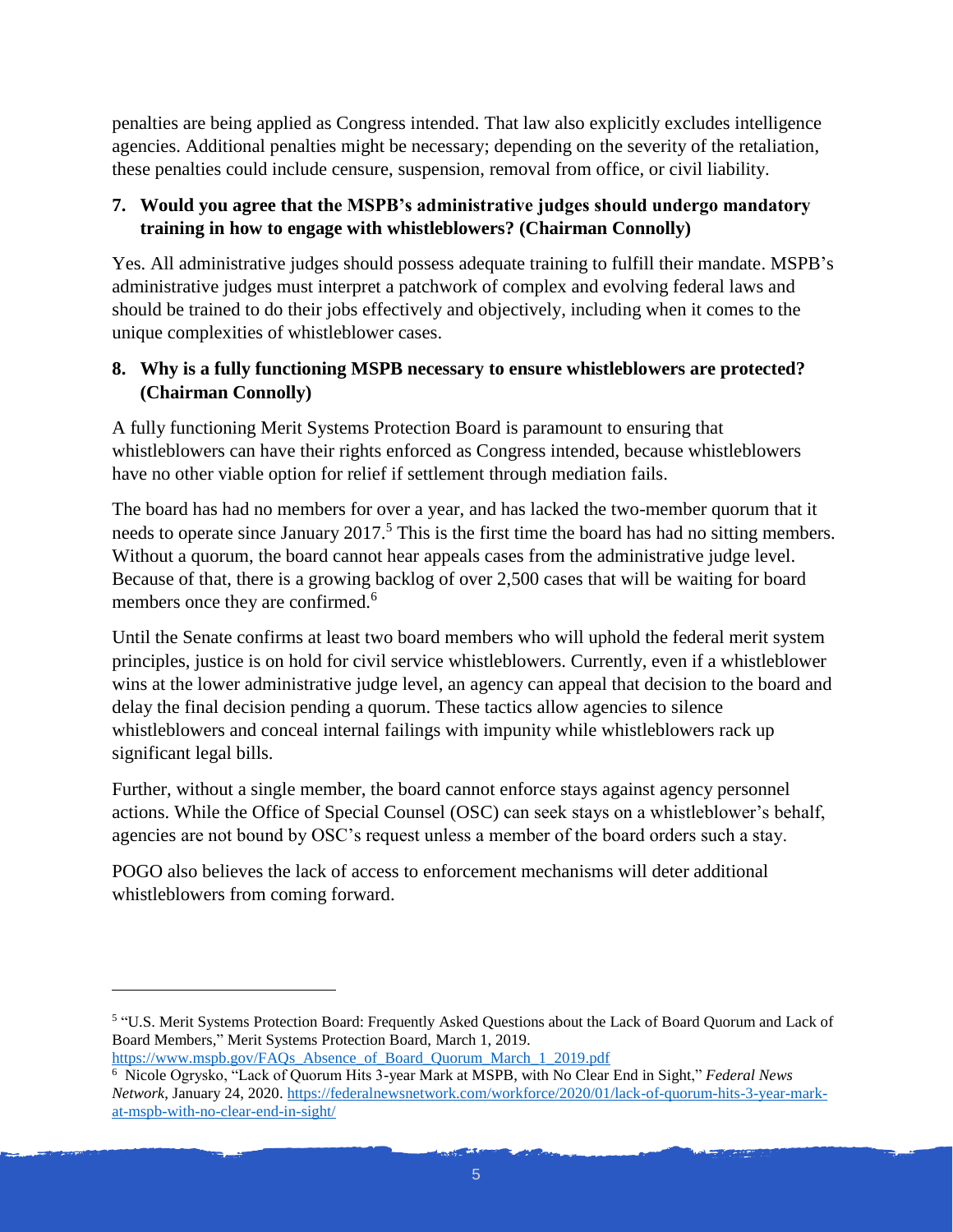## **9. What can Congress do to provide relief to whistleblowers, given the lack of board members at the MSPB? (Chairman Connolly)**

Congress should provide access to federal jury trials for whistleblowers seeking judicial relief. Unlike most private sector whistleblowers and federal contractors, federal civil service employees filing whistleblower retaliation complaints are not entitled to have their cases heard before a jury. Such trials would provide expedited access to justice and would reaffirm Congress's commitment to ensuring timely and meaningful judicial enforcement of whistleblower retaliation protections.

Additionally, senators can reestablish a quorum by confirming at least two MSPB nominees who they believe will uphold the federal merit system principles with integrity.

While awaiting that quorum, Congress can allow the MSPB's general counsel to approve stay requests on behalf of the board.

Additionally, Congress can make retaliatory investigations a prohibited personnel practice under the law. As the laws have changed to prohibit the most commonly used forms of retaliation, so have the tactics supervisors use to get around the law. Retaliatory investigations are often used to coerce a whistleblower to drop their claim of retaliation. Making these investigations a prohibited personnel practice would allow whistleblowers to challenge the investigation immediately by filing a claim with the Office of Special Counsel. Despite the lack of quorum at the board, OSC would at the least be able to begin an investigation into the retaliation.

Finally, Congress can provide attorney's fees for whistleblowers who win on the federal court level. Currently, whistleblowers can appeal a final decision of the MSPB to a federal appeals court. However, they are not currently statutorily entitled to attorney's fees if they prevail, and these cases are often drawn out and costly.

## **10. Current whistleblower laws do not protect non-career senior managers in the federal government. Is that something that should be changed? (Chairman Connolly)**

Yes. Senior executive managers serve at the highest levels of government and so are privy to waste, fraud, and abuse among their peers and the heads of federal agencies. They are uniquely positioned to help combat cultures of retaliation within federal agencies by exposing wrongdoing at the leadership level that could otherwise persist for years and influence lower-level management. However, given the nature of this type of employment and the associated benefits, the prohibited personnel practices likely should not directly mirror those of civil service employees.

## **11. What steps should Congress take to lessen the financial burden on whistleblowers? (Chairman Connolly)**

Congress should allow for the award of attorneys' fees when whistleblowers prevail in challenging retaliation in federal court. Congress should also work to ensure that whistleblowers have access to stays of the personnel actions they face when they demonstrate a *prima facie* case of retaliation so that they can continue to work while their case is pending.